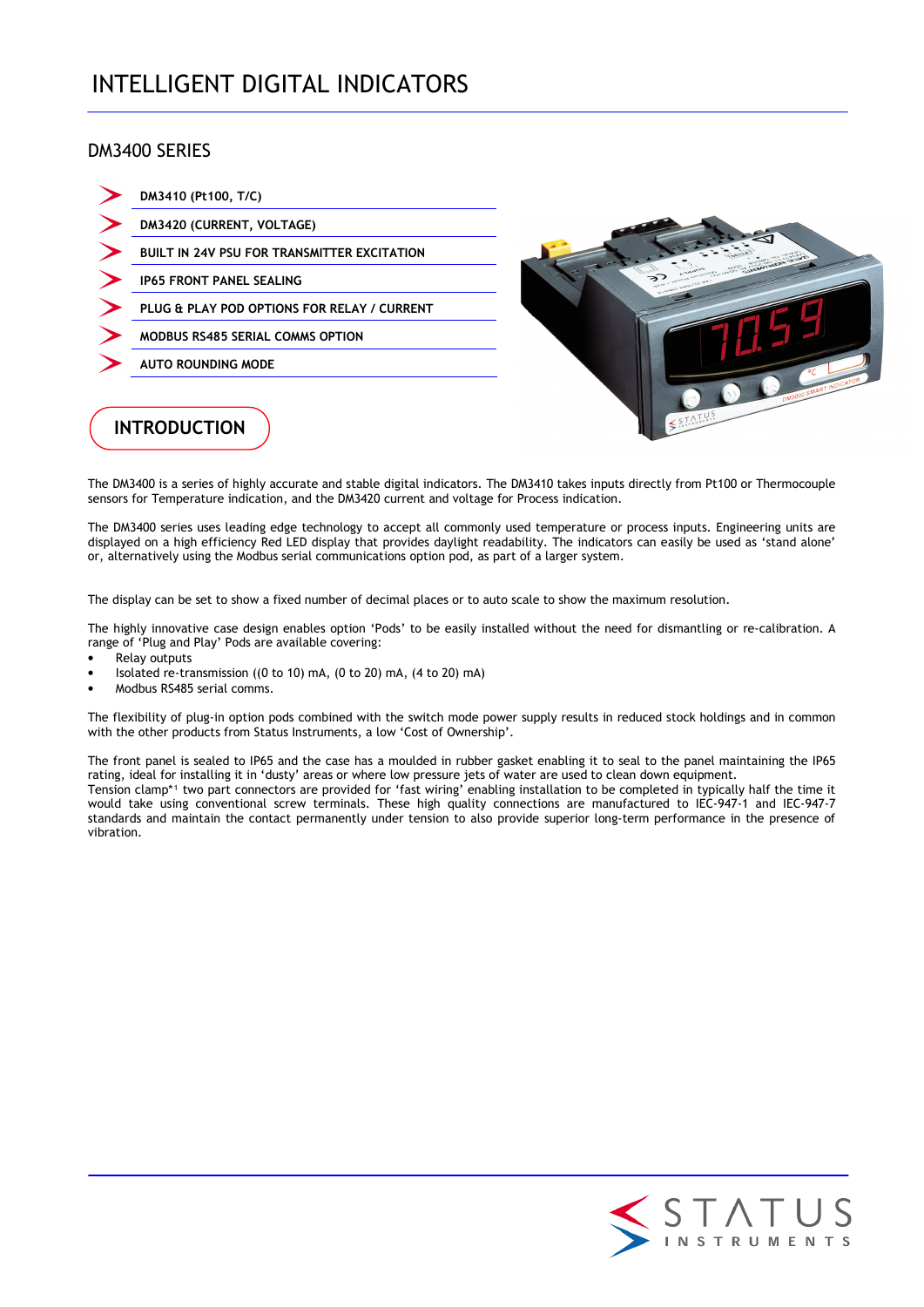## INTELLIGENT DIGITAL INDICATORS

## SPECIFICATIONS @ 20 ° C

### DM3410 UNIVERSAL TEMP. INDICATOR

The DM3410 accepts all common thermocouple and RTD types and displays the temperature digitally.

## RTD (Pt100)

| Sensor Range                      |      | (-200 to 850) °C, (18 to 390) $\Omega$ |
|-----------------------------------|------|----------------------------------------|
| Linearisation                     |      | Standard BS EN 60751 (IEC-751)         |
|                                   |      | BS 1904 (DIN 43760), JISC 1604         |
| <b>Basic Measurement Accuracy</b> |      | $0.1 \degree C \pm 0.05 \%$ rdg        |
| <b>Thermal Drift</b>              | Zero | 0.008 °C/ °C                           |
|                                   | Span | $0.01 \%$ / °C                         |
| <b>Excitation Current</b>         |      | (300 to 550) µA                        |
| Lead Resistance Effect            |      | $0.002 °C/\Omega$                      |
| Maximum Lead Resistance           |      | $50 \Omega / \text{leg}$               |
|                                   |      |                                        |

#### THERMOCOUPLE (K,J,T,R,S,E,L,N,B) Basic Measurement Accuracy  $\pm 0.04\%$  FRI  $\pm 0.04\%$  rdg or 0.5 °C (whichever is greater) FRI = Full Range Input

| Linearisation Standard     |      | BS EN 60584-1 (IEC 584-1) |
|----------------------------|------|---------------------------|
| Cold Junction Error        |      | $\pm$ 0.5 $\degree$ C     |
| Cold Junction Tracking     |      | 0.05 °C/ °C               |
| <b>Cold Junction Range</b> |      | $(-30 \text{ to } 60)$ °C |
| Thermal Drift              | Zero | $0.1 \mu V / C$           |
|                            | Span | $0.01 \%$ / °C            |

### DM3420 PROCESS INDICATOR

The DM3420 accepts all common process signals, current or voltage, and displays the signal digitally in engineering units. An internal power supply provides excitation for field transmitters.

#### **PROCESS**

| Range        | (0 to 1) V<br>(1 to 5) V                                      |
|--------------|---------------------------------------------------------------|
| Zero<br>Span | (0 to 10) V<br>$0.05 %$ FS<br>$0.1 \mu V / C$<br>$0.01\%/$ °C |
|              | (0 to 20) mA                                                  |
|              | (4 to 20) mA                                                  |
|              | (0 to 10) mA                                                  |
|              | 47 Ω (current)                                                |
|              | 1 $M\Omega$ (voltage)<br>$0.05 %$ FS                          |
|              | $0.01\%$ /°C                                                  |
|              | $24 V \pm 5 %$ @ 50 mA                                        |
|              | Linear, Square Root or Custom                                 |
|              | Range                                                         |

### **GENERAL**

Input/Output Isolation 500 VAC rms

Update Time 250 ms maximum<br>Time Constant (Filter off)  $\leq 1$  s (to 63 % of f Filter Factor Programmable<br>Warm-up Time Display Range S2 (20 to 35) VDC

DISPLAY<br>4 Digit RED LED Standard 4 Digit RED LED Standard 14.2 mm high/high intensity<br>4 Alarm RED LED Indicators 2.5 mm high numeric (Only \)

metric compact contact the contract of Calvanically Isolated)<br>Update Time 250 ms maximum  $<$  1 s (to 63 % of final value)<br>Off, 2 s, 10 s or Adaptive 120 s to full accuracy<br>-999 to 9999 Power Supply S1 (90 to 253) VAC, (50 to 60) Hz Power Consumption 6 VA maximum (options fitted)

> 2.5 mm high numeric (Only when Relay option is fitted.)

## ENVIRONMENTAL<br>Sealing

Ambient Operating Range (-30 to 60) °C<br>Ambient Storage Temperature (-50 to 85) °C Ambient Storage Temperature Ambient Humidity Range (10 to 90) % RH non condensing

APPROVALS<br>EMC Emissions

Susceptibility

ELECTRICAL SAFETY BS EN61010-1

## OUTPUT OPTIONS

#### PLUG AND PLAY OPTION PODS Simple plug in pre-calibrated units, no dismantling or re- calibration.

PANEL IP65

BS EN50081-1<br>BS EN50082-2

UL Approved

#### POD-3000/02 DUAL RELAY ALARM

Two independent mains rated relay outputs (common connection).

| Contacts               |          | 2 x Changeover relays common wiper       |            |
|------------------------|----------|------------------------------------------|------------|
| Ratings                |          | AC                                       | DC.        |
| Maximum Load           |          | 5 A @ 250 V                              | 5 A @ 30 V |
| Maximum Power          |          | 1250 VA                                  | 150 W      |
| Maximum Switching      |          | 253 V                                    | 125 V      |
| <b>Electrical Life</b> |          | 10 <sup>5</sup> operations at rated load |            |
| Mechanical Life        |          | 50 million operations                    |            |
| Termination            | Standard | 5 way tension clamp connector            |            |
|                        | Optional | Screw terminals                          |            |

#### POD-3000/03 ISOLATED RE-TRANSMISSION Ranges (0 to 10) mA (Active or Passive)

Minimum Current Output  $\begin{array}{cc}\n0 \text{ mA} \\
\text{Maximum Current Output} \\
23 \text{ mA}\n\end{array}$ Maximum Current Output<br>Accuracy  $0.07 % F.S.$ Max. Output Load Active 1 KΩ Passive [(Vsupply-2)/22] KΩ<br>Passive [(Vsupply-2)/22] KΩ<br>V (Passive mode) Max. External Supply Voltage  $\frac{30 \text{ V}}{244}$  V (Pass Voltage Effect 0.2 µA<br>Ripple Current < 3 µA Ripple Current < 3 µA<br>Breakdown Isolation 500 VAC Breakdown Isolation<br>Stability Stability<br>Termination 5 vay tells 5 Year 1 µA/  $\degree$ C Screw terminals

 (0 to 20) mA (Active or Passive) (4 to 20) mA (Active or Passive) Standard 5 way tension clamp connector<br>Optional Screw terminals

#### **COMMUNICATIONS**

| POD-3000/05 RS 485 MODBUS COMMS.                   |          |                                    |  |  |  |  |
|----------------------------------------------------|----------|------------------------------------|--|--|--|--|
| PC communication for configuration and monitoring. |          |                                    |  |  |  |  |
| <b>Physical Layer</b>                              |          | 4 wire or 2 wire half duplex RS485 |  |  |  |  |
| <b>Baud Rate Software Selectable</b>               |          | 19,200 or 9,600                    |  |  |  |  |
| Protocol                                           |          | Modbus RTU format                  |  |  |  |  |
| Breakdown Isolation                                |          | <b>500 VAC</b>                     |  |  |  |  |
| Maximum Fan out                                    |          | 32 units                           |  |  |  |  |
| Termination                                        | Standard | 5 way tension clamp connector      |  |  |  |  |
|                                                    | Optional | Screw terminals                    |  |  |  |  |